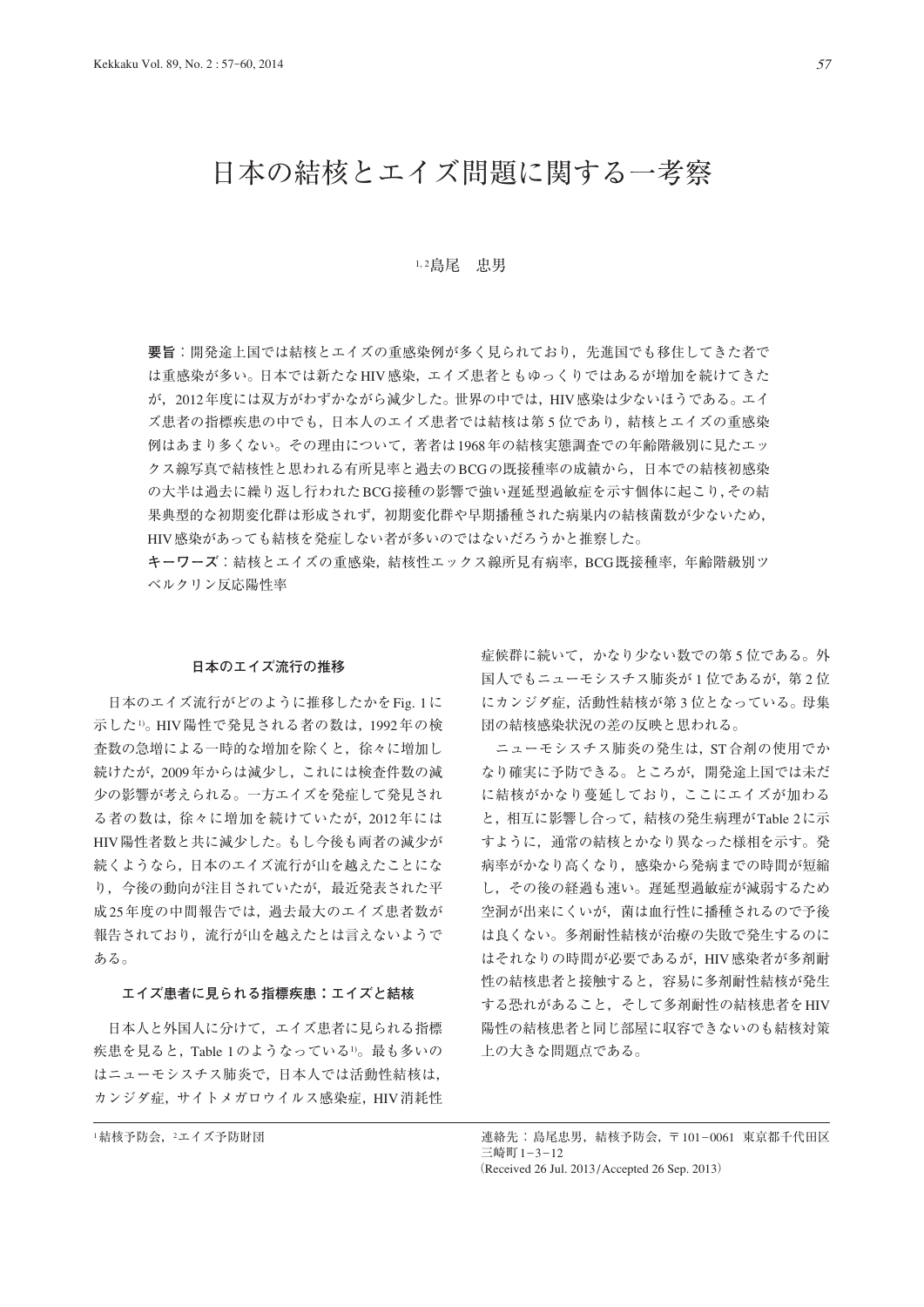

**Fig. 1** Annual trend of HIV newly infected, new AIDS cases and number examined for HIV

| Index diseases                | Japanese |      | Foreigners |      |
|-------------------------------|----------|------|------------|------|
|                               | Number   | $\%$ | Number     | $\%$ |
| Pneumocystis pneumonia        | 2716     | 51.0 | 443        | 39.1 |
| Candidiasis                   | 1466     | 27.5 | 222        | 19.6 |
| Cytomegalovirus infection     | 740      | 13.9 | 64         | 5.7  |
| HIV consumptive syndrome      | 545      | 10.2 | 140        | 12.4 |
| Active TB                     | 315      | 5.9  | 164        | 14.5 |
| Kaposi's sarcoma              | 223      | 4.2  | 28         | 2.5  |
| HIV encephalopathy            | 205      | 3.8  | 39         | 3.4  |
| Non-Hodgkin lymphoma          | 145      | 2.7  | 32         | 2.8  |
| Herpes simplex infection      | 129      | 2.4  | 29         | 2.6  |
| Cryptococcosis                | 112      | 2.1  | 61         | 5.4  |
| Repeated pneumonia            | 101      | 1.9  | 21         | 1.9  |
| Toxoplasma encephalopathy     | 94       | 1.8  | 70         | 6.2  |
| Bacterial purulent infections | 69       | 1.3  | 18         | 1.6  |
| NTM diseases                  | 63       | 1.2  | 20         | 1.8  |
| Others                        | 108      | 2.1  | 43         | 3.9  |

**Table 1** Cumulative number of index diseases in AIDS cases in Japan by nationality as of end 2011

**Table 2** Differences in the pathogenesis of TB between HIV  $(+)$  and  $(-)$ 

|                                                  | $HIV(-)$                                     | $HIV (+)$                       |
|--------------------------------------------------|----------------------------------------------|---------------------------------|
| Incidence                                        |                                              |                                 |
| Primary infection                                | Lifetime $10-20\%$                           | $50\%$ or higher                |
| Remotely infected                                | Annually $0.1\%$                             | Annually 1% or higher           |
| Interval from infection to breakdown             | At least several months                      | A few weeks                     |
| From breakdown to death (no effective treatment) | Shortest several months, usually $2-3$ years | Several weeks to several months |
| Fatality rate                                    | ca. $50\%$                                   | ca. $80\%$                      |
| Cavity formation                                 | Common                                       | Less                            |
| Route of dissemination                           | Bronchogenic                                 | Hematogenous                    |
| TB by superinfection                             | Very rare                                    | Probable                        |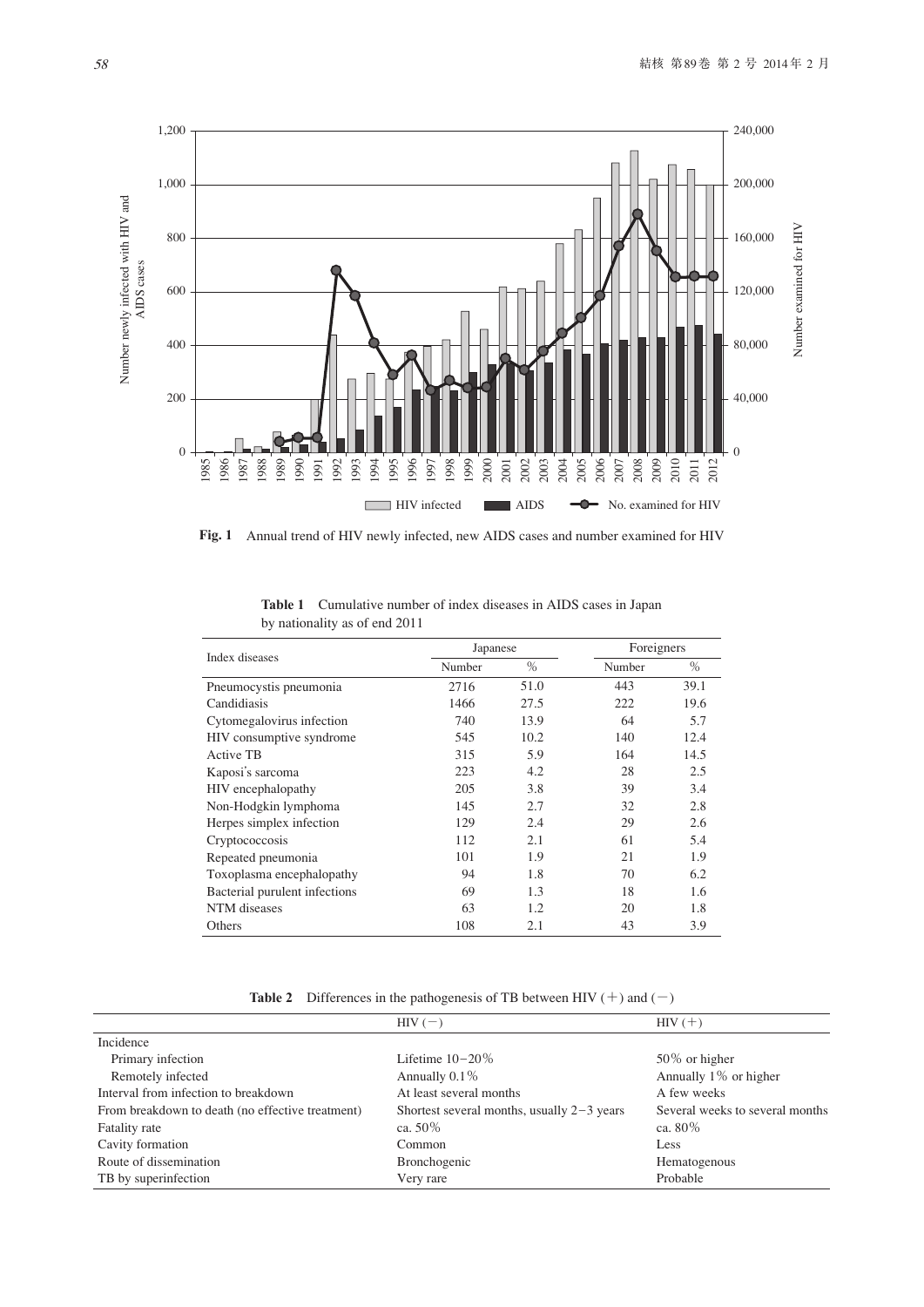# **エイズ流行の結核への影響に見られる** 先進国と途上国との差

HIV感染は青年に多く、日本では新たなHIV感染は30 歳代,次いで20歳代に多く,エイズを発症して発見され る者は30歳代が多く,次いで40歳代,50歳代となって いる。開発途上国ではHIV感染者の多い世代が日本より 若い世代に多く,結核もまだかなり強く蔓延しており, 双方の蔓延している年齢層が重なっているため, HIV感 染者が結核の初感染に曝露される機会も多く,お互いの 影響が強く出て,双方の蔓延状況が悪化している。

 先進諸国では進んだ過去の結核対策のおかげで,結核 は減少し,高齢者を中心に,結核既感染者からの内因性 再燃が主に見られる状態になっているためHIV感染の結 核への影響は軽度である。ただし,先進国内でも途上国 から移住してきた者は結核の罹患率も高く, HIV感染流 行の影響を受けやすい。

 日本が本格的に結核対策を始めたのは1950年代から であり,目覚ましい成果が得られてはいるが,欧米先進 国よりは結核の蔓延度は高く,結核中進国という表現が しばしば用いられている。それなのに,HIV感染流行の 結核への影響はあまり強く見られていない。なぜであろ うか?

#### **著者の推論**

Fig. 2は1968年の第 4 回結核実態調査成績から,年齢 階級別に,胸部エックス線写真で結核性所見の見られる 率(有所見率)を,すべての所見,治癒所見,その中の 石灰化所見に分けて示し,これにツ反応の陽性率,BCG の既接種率をあわせて示したものである2)。BCG既接種 率が低い40歳以上では結核有所見率は30%前後,治癒 所見も20%前後見られているのに対して,既接種率が70 %を超える35歳未満では有所見率は低い。

 結核研究所の疫学情報センターが示している年次,年 齢階級別結核既感染率の推定値3)から,1968年に最も近 い1970年の推定値を用いて,年齢階級別推定結核既感 染率に対する結核有所見率を,感染頻度も低く,成人結 核と異なる様相を示す小児を除いて示したのがFig. 3で ある。40歳未満では有所見率が低下している。その原因 として考えられるのは,過去のBCG接種の影響である。 Fig. 3にはツベルクリン反応陽性率とBCG既接種率もあ わせて示してあるが,1974年に定期化される以前には, BCGはツ反応陰性者には繰り返し接種されており、2~ 3回接種を受けた者はかなり多く見られ、結果としてツ ベルクリン反応陽性率は高く保たれている。

 このようにある程度の遅延型過敏症をもった者がヒト 型結核菌の初感染を受けた場合に,典型的な初期変化群 は形成されず、初感原発巣や肺門の所属リンパ節の病巣 も軽度であり、初感染後に形成される初期変化群あるい は早期播種巣内の結核菌数も少なくなるので,初感染発 病が少なくなるだけでなく,その後HIV感染を受け免疫 が低下しても,内因性再燃による発病も少なくなるので はないだろうか? もしこの仮説が正しければ、遅延型 過敏症をある程度以上に保った過去のBCG再接種(再々 接種などを含む)にもそれなりの意義があったと考えて もよいことになる。これを裏付ける感染菌量を変え、こ れにステロイドなど免疫抑制剤使用の有無を組み合わせ た実験的な研究はできないだろうか? また,HIV感染 者で結核を発症した者のCT画像の詳細な分析から,そ のような患者での結核初感染の起こり方についての情報